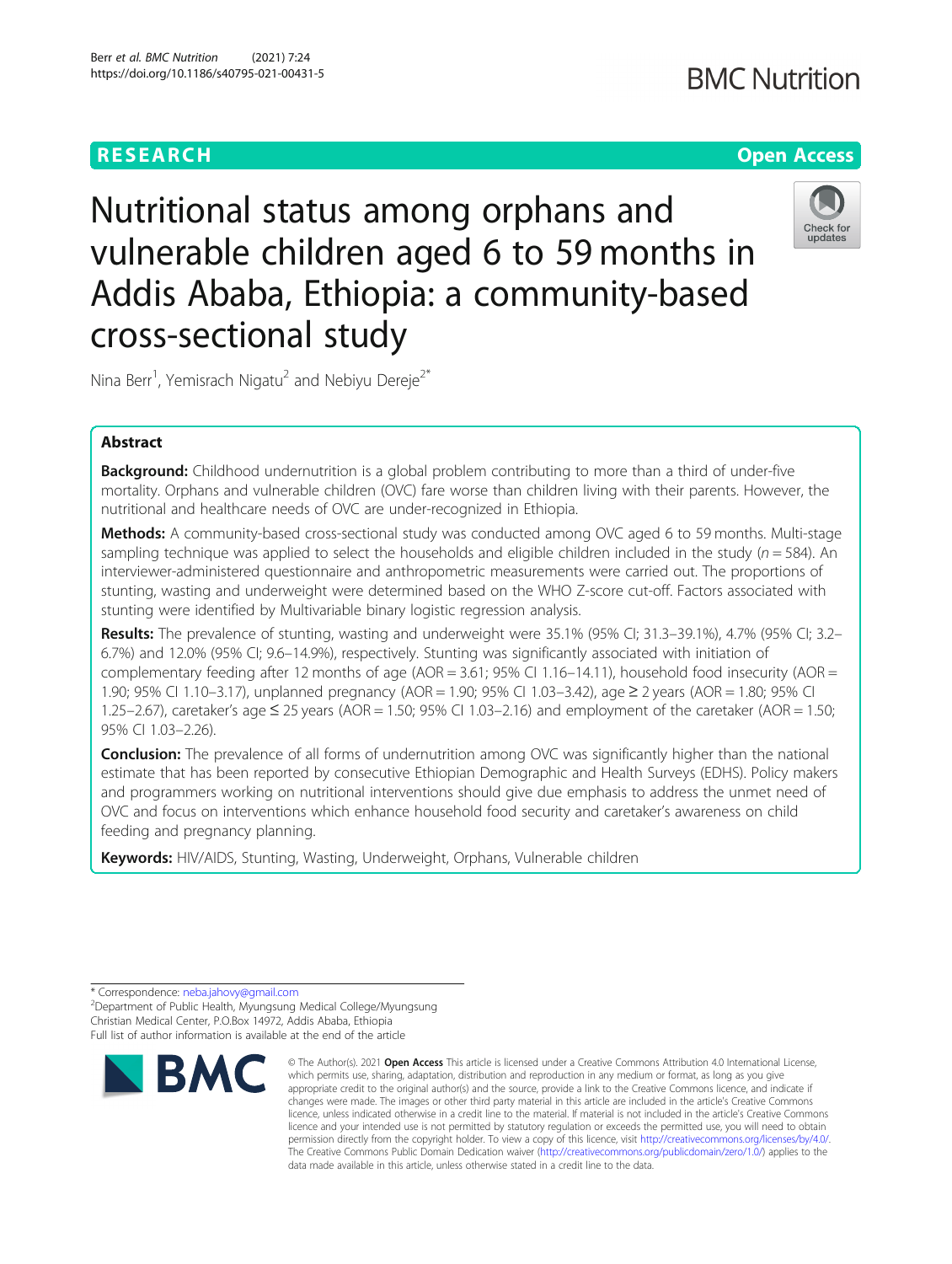# Introduction

Undernutrition among children is a global problem hindering individuals and entire nations from achieving their full potential  $[1-3]$  $[1-3]$  $[1-3]$  $[1-3]$ . Globally, more than a third of under-five deaths are linked to undernutrition [[4\]](#page-8-0). The attribution of HIV/AIDS for the child undernutrition is enormous [[1](#page-8-0)–[3\]](#page-8-0).

Ethiopia has managed to achieve the targets set by Millennium Development Goals (MDG 4), namely reducing the under-five mortality rate by two-thirds [[5,](#page-8-0) [6](#page-8-0)]. Moreover, Ethiopia has reduced the prevalence of undernutrition among under five children markedly over the years and is committed to reducing undernutrition further through the National Nutrition Strategy Programmes [\[7](#page-8-0)]. Nutrition is also firmly embedded as a priority in the country's Health Sector Transformation Plan [[8\]](#page-8-0). For instance, the prevalence of stunting, the predominant form of under nutrition, has been reduced to 25.4% in urban areas and only 14.6% in the capital Addis Ababa according to EDHS 2016 [\[7](#page-8-0)]. However, these figures are likely to rest on statistics which obscure the poverties endured by poorer urban children and the OVC, as Ethiopia is located in Sub-Saharan Africa, where the prevalence of HIV/AIDS and OVC are substantial [\[3](#page-8-0), [4](#page-8-0), [9](#page-8-0)]. Studies have shown that when child health statistics are unravelled, it is evident that even where services are nearby, children growing up in poor urban settings fare as badly as or worse than children living in rural poverty in terms of undernutrition and under-five mortality [[4,](#page-8-0) [10\]](#page-9-0).

An orphan or vulnerable child is a child who is at high risk of lacking adequate care and protection due to parental death, disease, disaster or acute poverty. The term orphan can be further defined as a child whose mother (maternal orphan), father (paternal orphan) or both (double orphan) have died [\[3](#page-8-0), [11](#page-9-0)]. Researchers have long been intrigued by the question whether orphans and vulnerable children (OVC) living in the community suffer more undernutrition than non-OVC. The current literature on this matter shows conflicting results. Studies in various countries across the African continent including Kenya, the United Republic of Tanzania and Zimbabwe have shown that OVC are more undernourished than their counterparts. Particularly the proportion of stunting and underweight was markedly higher and OVC had overall poorer health outcomes [\[10](#page-9-0), [12,](#page-9-0) [13\]](#page-9-0). On the other hand, an analysis of national survey data in Sub-Saharan Africa on under-five children in 40 countries found no differences in the nutritional status of OVC and non-OVC [[14](#page-9-0)]. Therefore, the question of whether OVC are more undernourished than non-OVC remains unclear and seems to differ from one society to the other. Up to this day, there are only few studies in Ethiopia that look at the nutritional status of less fortunate children such as OVC and no such studies have been conducted in the capital city of Addis Ababa where the prevalence of HIV/AIDS and OVC is substantial. Hence, it is the aim of this study to bridge the gap by assessing the nutritional status and associated factors of stunting among OVC living in Addis Ababa city, Ethiopia.

#### Methods

All methods were carried out in accordance with relevant guidelines and regulations.

#### Study setting, design and population

A community-based cross-sectional study was conducted from May 01–31, 2019 in Addis Ketema sub-city, one of the ten sub-cities of Addis Ababa. It is a densely populated sub-city consisting of ten districts covering an area of only  $8.64 \text{ km}^2$  with a total population estimated at 320,000 as of 2017. The total number of OVC due to HIV and other causes were 20,655 in 2017 in the subcity. OVC is a child who is at high risk of lacking adequate care and protection due to parental death, disease, disaster or acute poverty [[3,](#page-8-0) [11](#page-9-0)].

All OVC aged 6 to 59 months, who had been living in the study area for a period of at least 6 months were eligible for inclusion and only the youngest child was selected per household. OVC who were severely ill or disabled were excluded due to the difficulty of obtaining accurate measurements. Also, OVC who were not found in three appointed interviews were excluded from the study and replaced by the next eligible OVC. Furthermore, children whose caretakers have a hearing difficulty preventing them from being interviewed were excluded.

#### Sampling procedures

Sample size for the prevalence of stunting, wasting and underweight was determined by a single population proportion formula by taking prevalence of stunting (35.1%), the most common form of undernutrition which was taken from a study done among OVC in Hawassa town in 2016 [[15\]](#page-9-0), Z  $α/2 = 1.96$ , 5% margin of error, 10% non-response rate and 1.5 design effect. The calculated sample size was 584. The sample size for the analytical component (factors associated with stunting) was determined by a two population proportion formula by taking 80% power, 95% confidence interval (CI), 5% margin of error, proportion of stunting among literate care givers and proportion of stunting among illiterate care givers from the study conducted in Gondar [\[16](#page-9-0)]. The sample size calculated from this formula was 190. Thus, we took the largest possible sample size  $(n = 584)$ in our study.

A multi-stage sampling technique was employed to recruit study participants. In the first stage, out of the ten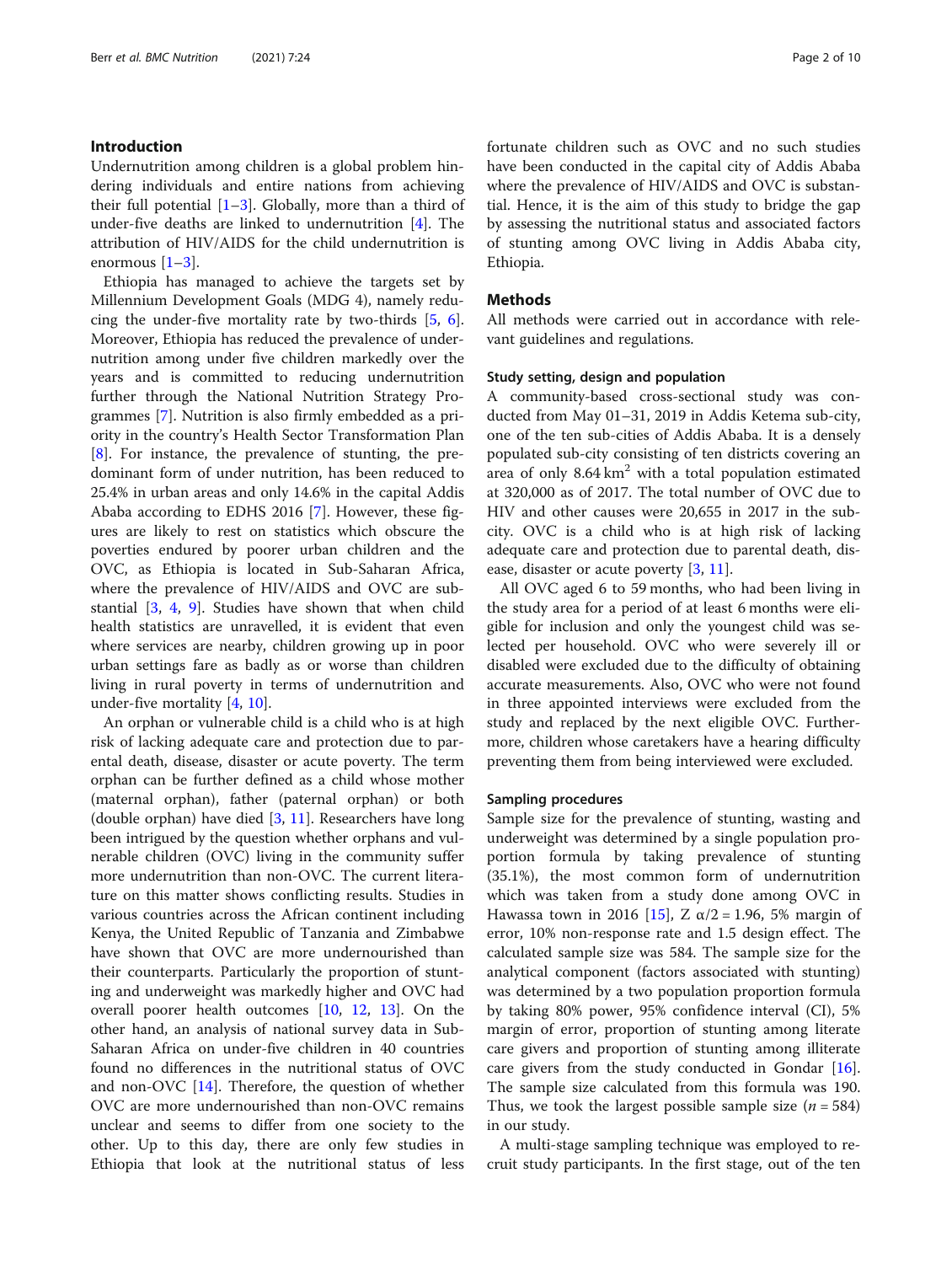districts, three of them were selected randomly. Then, the total sample size was distributed to each district proportionally to the total households of the district. Social workers living in the community who are collaborating closely with the sub-city identified the households at risk wherein OVC reside in their respective villages of the selected districts. In order to facilitate the data collection, one social worker accompanied each data collector to the OVC households until the sample size was completed. In households with more than one child aged 6 to 59 months, only the youngest OVC was selected. Many of the households received financial support as part of the safety net program. However, none of the children received any form of nutritional support or supplement.

#### Data collection procedure

Data were collected by using a structured standardized questionnaire (supplementary material [1](#page-8-0) attached) and anthropometric measurements performed by the data collecting team with identical scales, measuring boards and MUAC tapes. The questionnaire was adapted from various sources including UNICEF [\[15](#page-9-0), [17](#page-9-0)]. It has several contents including socio-demographic characteristics, housing and sanitation, feeding practices and dietary diversity, morbidity variables and household food insecurity. It was initially prepared in English and translated into Amharic language for data collection. Back translation of the questionnaire into English was carried out by an independent translator to check for the consistency of the translation. Moreover, the contents of the questionnaire was checked for cultural appropriateness and its content validity by senior experts (Nutrition and Public Health experts). Pre-test was also conducted in a district not included in our study to check for any inconsistencies and modified accordingly.

Data collection was facilitated by nurses and facilitators who were social workers familiar with the OVC in selected households. Fieldworkers were given training by the principal investigator on the objectives and methodology of the study, the contents of the questionnaire, the confidentiality of responses, the use of instruments and standard procedure of anthropometric measurement.

Height was measured in standing position for children ≥2 years and length was measured in recumbent position in children < 2 years. The child was barefooted and free of head wear. For measuring height the child was helped onto the baseboard with feet slightly apart. The back of the head, shoulder blades, buttocks, calves and heels were touching the vertical board. The assistant held the child's knees and ankles. With the child's chin held between thumb and forefinger and eyes facing directly forward, the interviewer pulled the headboard down to rest firmly on top of the child's and read to the nearest completed 0.1 cm [\[18](#page-9-0), [19\]](#page-9-0). For measuring length the child was placed on its back. The assistant standing opposite the tape held the child's head against the headboard. The child's eyes were looking straight up. The interviewer standing on the side of the measuring tape held down the child's knees with the left hand and moved the footboard with the right hand flat against the soles. The measurement was read and recorded to the nearest completed 0.1 cm [\[19\]](#page-9-0).

Weight was measured with the child lightly dressed on a standard scale and recorded to the nearest 0.1 kg. For children < 2 years of age, the caretaker was first weighed alone and again holding the undressed child. The difference between the two readings equalled the weight of the child. The scale was calibrated immediately before each session [\[19\]](#page-9-0).

MUAC is the circumference of the undressed left upper-arm measured at the mid-point between the shoulder tip and elbow in children with a height  $> 65$ cm. The interviewers bent the arm of the child at the elbow and identified and marked the olecranon and acromion processes as well as the midpoint between the two landmarks with a pen. Then, the arm was straightened and hung down the side of the body. The tape was placed around the arm at the marked mid-point at correct tape tension and the circumference was read to the nearest 0.1 cm and repeated twice to ensure accuracy. Colour coding indicates nutritional status [\[19](#page-9-0)].

#### Ethical considerations

Ethical clearance was obtained from the Institutional Review Board (IRB) of Myungsung Medical College. The participants were informed about the objective of the study and written informed consent was gained from the caretakers. Illiterate caretakers were asked to sign the consent form after it was read to them by the interviewer. Moreover, the participants were at no risk of serious harm and had the right to decline participation or withdraw at any time during the interview. Caretakers of acutely malnourished children were urged to seek health care in a nearby facility. The information collected in the study will be treated confidentially and anonymity guaranteed by the principal investigator.

#### Data management and analysis

Age was documented in completed months. If the caretaker was unsure of the child's day of birth, the 15th day of the month was used and if the month of birth was unknown the midpoint of the year was used [\[15](#page-9-0)]. Food security was assessed using the Household Food Insecurity Access Scale (HFIAS) specifically adapted by the USAID Food and Nutrition Technical Assistance (FANTA) project for use in developing countries as a measure of the degree of food insecurity in the household in the past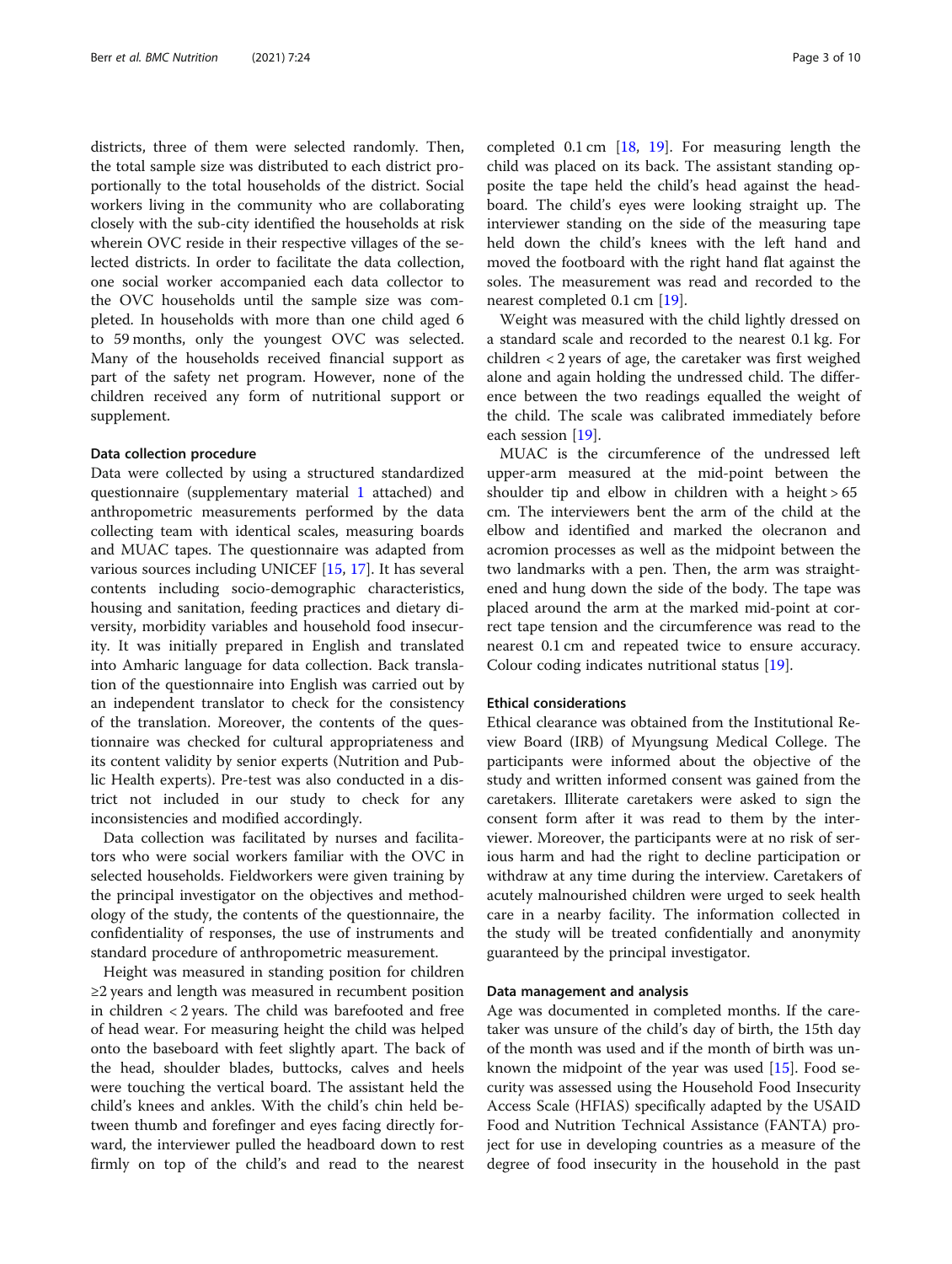# <span id="page-3-0"></span>Table 1 Socio-demographic characteristics of the study participants in Addis Ketema sub-city, Addis Ababa, Ethiopia

| <b>Variables</b>                                            | Frequency | Percentage |
|-------------------------------------------------------------|-----------|------------|
| Age of the child $(n = 575)$                                |           |            |
| 6-11 months                                                 | 63        | 10.9       |
| 12-23 months                                                | 155       | 27.0       |
| 24-35 months                                                | 130       | 22.6       |
| 36-47 months                                                | 130       | 22.6       |
| 48-59 months                                                | 97        | 16.9       |
| Sex of the child ( $n = 561$ )                              |           |            |
| Male                                                        | 264       | 47.1       |
| Female                                                      | 297       | 52.9       |
| Orphanage status ( $n = 574$ )                              |           |            |
| Non-orphan                                                  | 495       | 86.2       |
| Paternal orphan                                             | 62        | 10.9       |
| Maternal orphan                                             | 11        | 1.9        |
| Double orphan                                               | 6         | 1.0        |
| Number of household members ( $n = 570$ )                   |           |            |
| $< 5\,$                                                     | 354       | 62.1       |
| $\geq$ 5                                                    | 216       | 37.9       |
| Number of household members under age 5 years ( $n = 565$ ) |           |            |
| $\rm < 2$                                                   | 441       | 78.1       |
| $\geq$ 2                                                    | 124       | 21.9       |
| Relationship of caretaker with the child ( $n = 569$ )      |           |            |
| Parent                                                      | 531       | 93.3       |
| Grand parent                                                | 26        | 4.6        |
| Other                                                       | 12        | 2.1        |
| Age of caretaker ( $n = 558$ )                              |           |            |
| $\leq$ 20 years                                             | 42        | 7.5        |
| $21 - 30$ years                                             | 352       | 63.1       |
| 31-40 years                                                 | 134       | 24.0       |
| > 40 years                                                  | 30        | 5.4        |
| Sex of caretaker ( $n = 571$ )                              |           |            |
| Male                                                        | 37        | 6.5        |
| Female                                                      | 534       | 93.5       |
| Educational status of caretaker ( $n = 573$ )               |           |            |
| Unable to read and write                                    | 175       | 30.5       |
| Able to read and write (no formal education)                | 29        | 5.1        |
| Primary education                                           | 242       | 42.2       |
| Secondary education                                         | 96        | 16.8       |
| Above secondary education                                   | 31        | 5.4        |
| Occupation of caretaker (n = 573)                           |           |            |
| Housewife                                                   | 216       | 37.7       |
| Daily labourer                                              | 188       | 32.8       |
| Unemployed                                                  | 74        | 12.9       |
| Other                                                       | 95        | 16.6       |
|                                                             |           |            |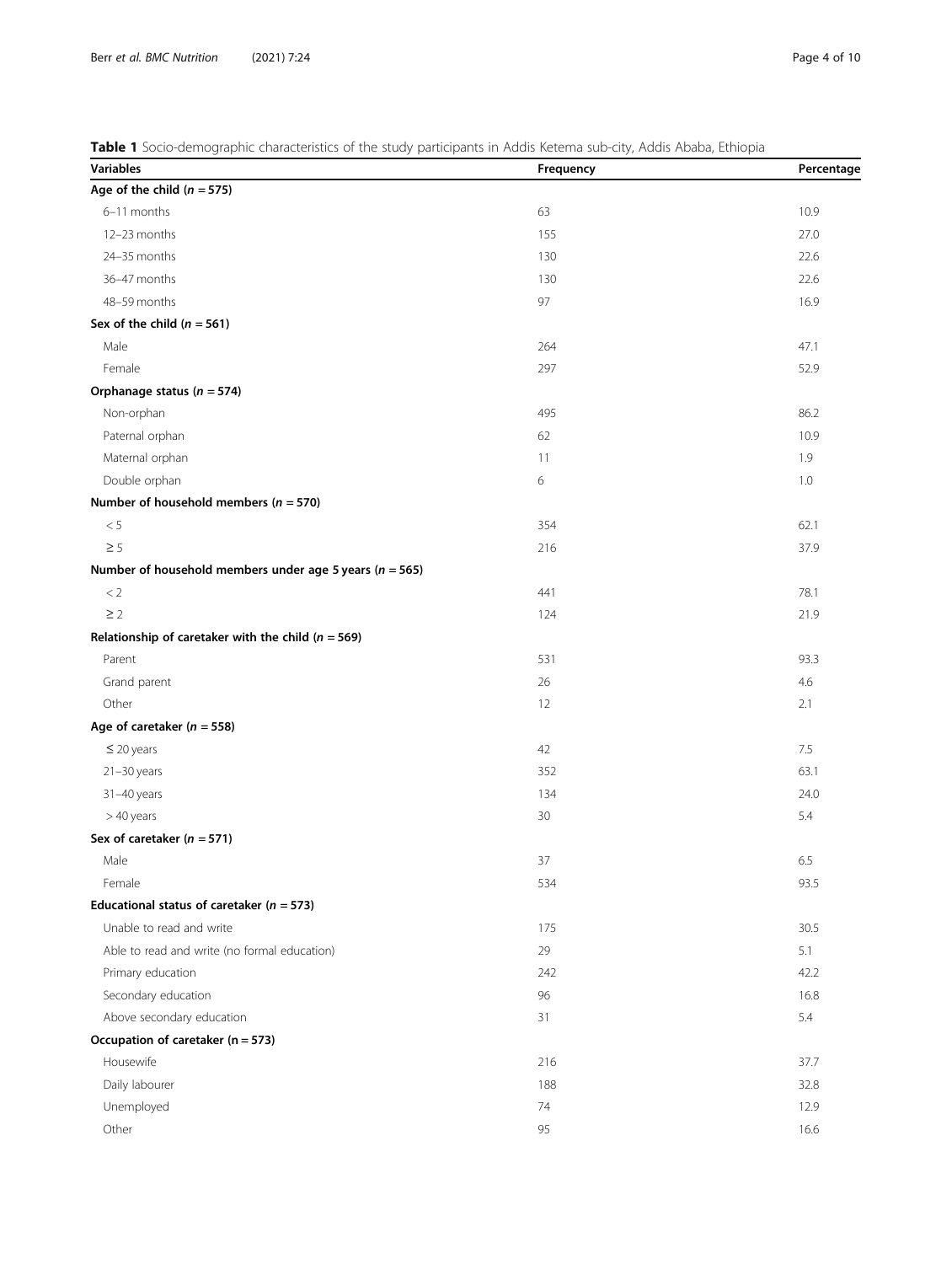| <b>Variables</b>                          | Frequency | Percentage |
|-------------------------------------------|-----------|------------|
| Marital status of caretaker ( $n = 571$ ) |           |            |
| Single                                    | 47        | 8.2        |
| Married                                   | 395       | 69.2       |
| Divorced                                  | 85        | 14.9       |
| Widowed                                   | 44        | 7.7        |
| Family monthly income (ETB) $(n = 493)$   |           |            |
| $≤ 600 (≤ 520 USD)$                       | 121       | 24.5       |
| 601-1650 (\$20 - \$55 USD)                | 275       | 55.8       |
| 1651-3200 (\$55-105 USD)                  | 77        | 15.6       |
| $>$ 3200 ( $>$ \$105 USD)                 | 20        | 4.1        |

Table 1 Socio-demographic characteristics of the study participants in Addis Ketema sub-city, Addis Ababa, Ethiopia (Continued)

ETB Ethiopian Birr, USD United States Dollar

four weeks. Households were considered food-secure if they scored less than 17 and food-insecure if they scored ≥17 points [[17\]](#page-9-0). Dietary Diversity Scores were calculated by adding the number of food groups consumed in the household over the 24-h recall period and graded as low  $(\leq 3)$  and high  $(\geq 4)$  based on the WHO designation of minimum dietary diversity if four or more food groups consumed in the last 24 h [\[15](#page-9-0)]. The prevalence of undernutrition was assessed by calculating the percentages of children who are stunted, wasted or underweight using ENA SMART based on the WHO − 2 Z-score cut-off and summarized by percentage and the respective 95% confidence interval. Bivariate and multi-variable binary logistic regression analyses were carried out to identify factors associated with stunting. Those variables with  $\rho$ value < 0.25 in the bivariate analysis were considered for further multi-variable analysis and  $\rho$ -values of less than 0.05 were taken as a cut-off point for determining the significant association of independent variables with stunting. Odds ratio (OR) with 95% confidence interval was calculated to determine the strength of associations. Multicollinearity was checked by the multicollinearity diagnostics (Variance Inflation Factor (VIF) and the tolerance test). Goodness of model fitness was assessed by Hosmer Lemeshew goodness of fit test.

# Results

# Socio-demographic characteristics

The response rate of the study was 98.6%. Majority of the participants (52.9%) were female and ranged from 12 to 23 months in age (27.0%). On average, each household had 4.4 members and 1.25 children under the age of five. Among the participants, 13.8% were orphans. Most caretakers were married (69.2%) and close to one third (30.5%) were illiterate (unable to read and write). Over half of the households had a monthly income less than or equalling 1000 Ethiopian Birr (ETB), below the international poverty line of \$1.90 per day [[20](#page-9-0)]. The majority

(87.3%) of households consisted of only a single room as living space (Table [1](#page-3-0)).

#### Feeding practices and dietary diversity

In 86 % (86.1%) of children, the pregnancy was said to be planned and 95.9% mothers had antenatal care (ANC) follow up and delivered in a health facility. All of the mothers who have followed ANC have received iron and folic acid supplementation during their pregnancy. Almost 70 % of the children whose birthweight was known had a normal birthweight ranging from 2500 to 4000 g. Nearly all (92.8%) children were exclusively breastfed during the first six months but only a third (31.0%) were breastfed for the recommended 24 months. Vaccination coverage was practically universal at 98.1% but only around three quarters (73.4%) were said to have received complete vaccination for age or had taken Vitamin A in the last six months (70.9%). Four-fifths (79.2%) of household were considered food secure and 57.2% of children had a minimum dietary diversity while almost half (43.8%) had consumed less than four food groups in the last 24 h prior to the survey (Table [2\)](#page-5-0). Two weeks prior to the survey, 24.4, 24.8, and 19.3% of the children had febrile illness, cough, and diarrhoea. However, only six children were known to be HIV positive.

#### Prevalence of stunting, wasting and underweight

The prevalence of stunting, wasting and underweight were 35.1% (95% CI; 31.3–39.1%), 4.7% (95% CI; 3.2– 6.7%) and 12.0% (95% CI; 9.6–14.9%) respectively in OVC living in Addis Ketema Sub-city, Addis Ababa. The distribution of the mal-nutrition by sex is given in Fig. [1.](#page-6-0)

#### Factors associated with stunting

In the bivariate analysis (Supplementary material [2](#page-8-0)), age of the child, age of the care-taker, occupation of the care-taker, monthly income, planned pregnancy, maternal antenatal care follow up, breast feeding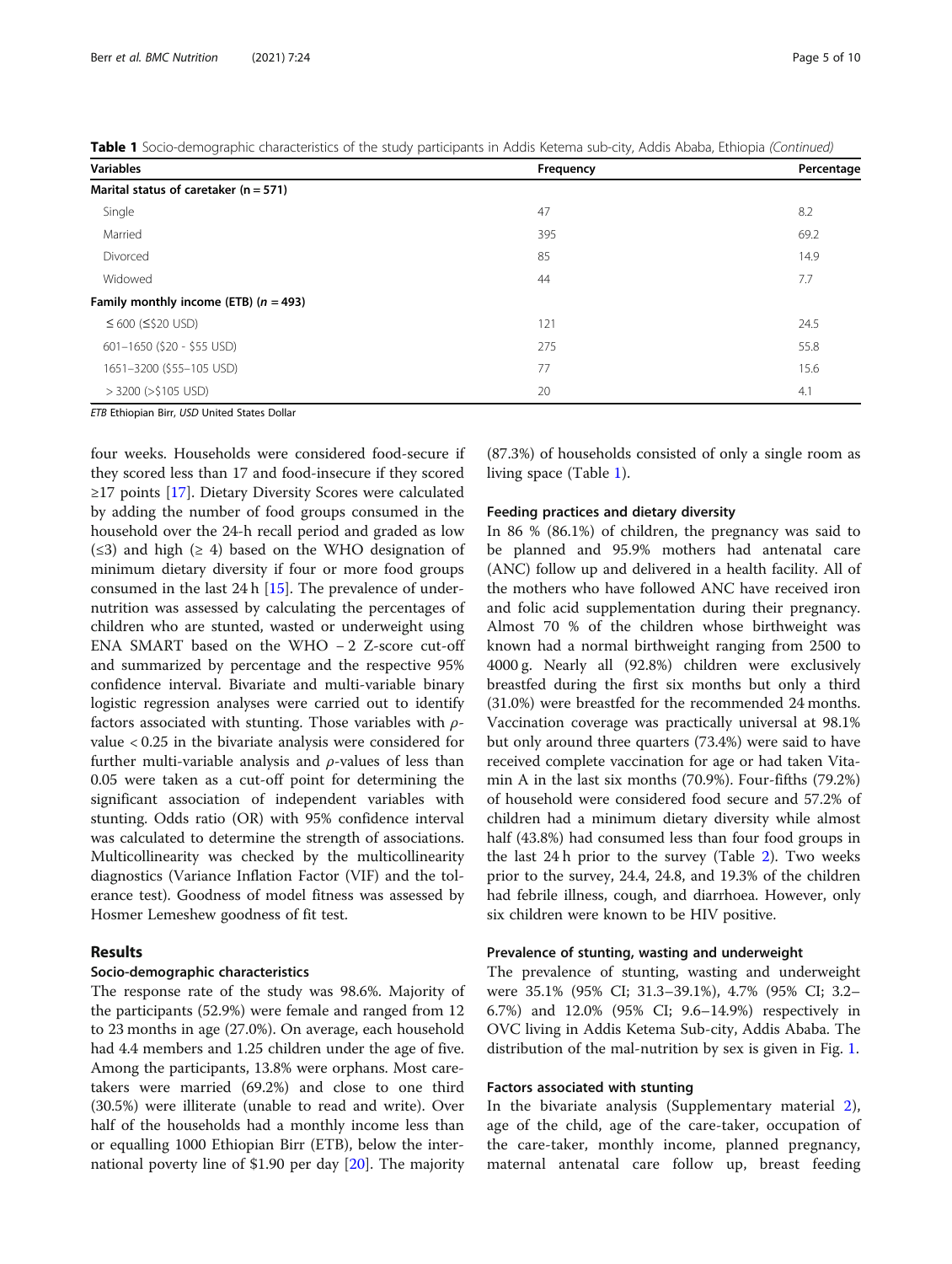# <span id="page-5-0"></span>Table 2 Feeding practices and dietary diversity among OVC, Addis Ketema Sub-city, Addis Ababa, Ethiopia

| Variables                                               | Frequency | Percentage(%) |
|---------------------------------------------------------|-----------|---------------|
| Planned pregnancy ( $n = 568$ )                         |           |               |
| Yes                                                     | 489       | 86.1          |
| No                                                      | 79        | 13.9          |
| Antenatal care (ANC) follow up (n = 565)                |           |               |
| Yes                                                     | 542       | 95.9          |
| No                                                      | 23        | 4.1           |
| Place of birth $(n = 570)$                              |           |               |
| Health facility                                         | 545       | 95.6          |
| Home                                                    | 25        | 4.4           |
| Birth weight ( $n = 426$ )                              |           |               |
| < 2.5 g                                                 | 106       | 24.9          |
| $2.5 - 4.0$ g                                           | 293       | 68.8          |
| > 4.0 g                                                 | 27        | 6.3           |
| Was the child breastfed? ( $n = 573$ )                  |           |               |
| Yes                                                     | 559       | 97.6          |
| No                                                      | 14        | 2.4           |
| Initiation of breastfeeding ( $n = 555$ )               |           |               |
| First hour                                              | 546       | 98.4          |
| After first hour                                        | 9         | 1.6           |
| Exclusive brestfeeding ( $n = 553$ )                    |           |               |
| Yes                                                     | 513       | 92.8          |
| No                                                      | 40        | 7.2           |
| Total duration of breastfeeding in months ( $n = 300$ ) |           |               |
| < 6                                                     | 28        | 9.3           |
| 6 to 11                                                 | 34        | 11.3          |
| 12 to 17                                                | 46        | 15.3          |
| 18 to 23                                                | 25        | 8.4           |
| $\geq 24$                                               | 167       | 55.7          |
| Initiation of complementary feeding ( $n = 557$ )       |           |               |
| At birth                                                | 21        | 3.8           |
| Birth to 6 months                                       | 83        | 14.9          |
| 6 months to 12 months                                   | 438       | 78.6          |
| after 12 months                                         | 15        | 2.7           |
| Type of first complementary food ( $n = 556$ )          |           |               |
| Formula milk                                            | 156       | 28.0          |
| Cow milk                                                | 106       | 19.1          |
| Porridge                                                | 180       | 32.4          |
| Adult food                                              | 114       | 20.5          |
| Method of complementary feeding( $n = 556$ )            |           |               |
| Hand                                                    | 144       | 25.9          |
| Cup and spoon                                           | 284       | 51.1          |
| Bottle                                                  | 128       | 23.0          |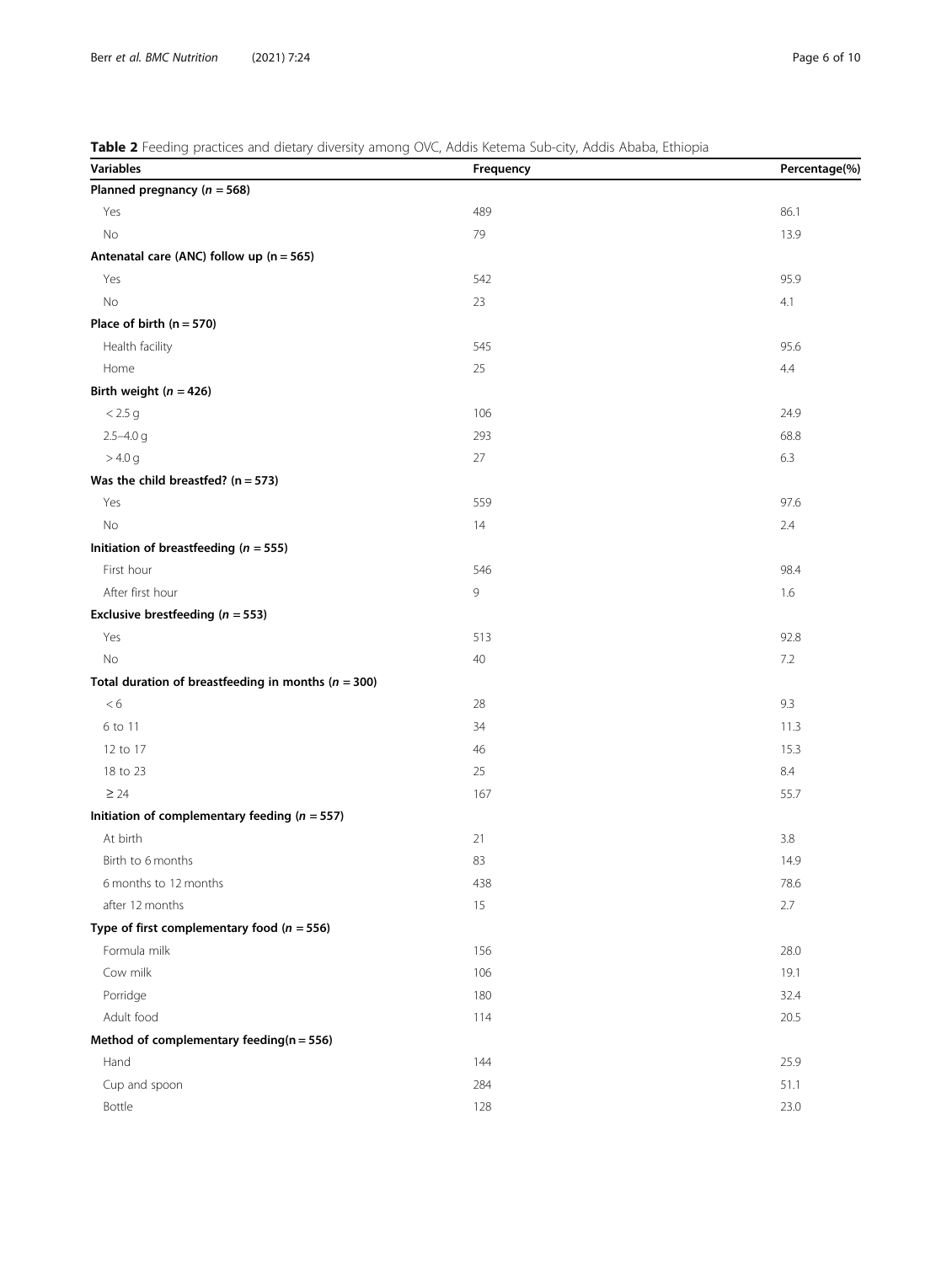<span id="page-6-0"></span>Table 2 Feeding practices and dietary diversity among OVC, Addis Ketema Sub-city, Addis Ababa, Ethiopia (Continued)

| <b>Variables</b>                      | Frequency | Percentage(%) |  |  |
|---------------------------------------|-----------|---------------|--|--|
| Dietary Diversity Score ( $n = 559$ ) |           |               |  |  |
| Low $(< 4)$                           | 239       | 42.8          |  |  |
| High $(24)$                           | 320       | 57.2          |  |  |

status, duration of breast feeding, place of birth, time of initiation of complementary feeding, household food insecurity were identified as candidate variables for further multi-variable analysis. However, in the further multi-variable analysis (Table [3](#page-7-0)), stunting was significantly associated with initiation of complementary feeding after 12 months of age, household food insecurity, unplanned pregnancy, age  $\geq 2$  years, caretaker's age ≤ 25 years and employment of the caretaker. The odds of stunting among those OVC who initiate complementary feeding after 12 months of age was four times higher (AOR = 3.57; 95% CI 1.32, 7.62) as compared to those OVC who initiate complementary feeding within 6–12 months of age. The odds of stunting among those OVC with household food insecurity were two times higher  $(AOR = 1.86; 95\% \text{ CI})$ 1.10, 3.17) than those OVC with household food security. Similarly, the odds of stuning was two times higher among OVC age  $\leq$  23 months and care-taker's  $age \leq 25$  years as compared to their counterparts. The odds of stunting was  $1.5$  times higher  $(AOR = 1.53;$ 95% CI 1.03, 2.26) among those OVC whose caretaker was employed as compared to those OVC whose care-taker was housewife.

# **Discussion**

The present study revealed that undernutrition among OVC less than five years of age is much higher than that was reported by Mini- EDHS 2019 at which the prevalence of stunting, wasting and underweight in Addis Ababa was 13.9, 2.3 and 4.7%, respectively [\[21](#page-9-0)]. Although there is an overall decreasing trend of undernutrition among children less than five years of age, the findings of this study revealed that among underprivileged children, the prevalence is still high. At 35.1 and 12.0%, the prevalence of stunting and underweight among OVC in Addis Ketema sub-city is more than 2.5 times higher than their counterparts living in Addis Ababa. Similarly, the prevalence of wasting (4.7%) is double that of their peers. This discrepancy could reflect that the EDHS might not represent the minority groups such as the OVC and may lead to underestimation of the prevalence of undernutrition in the city. Hence, the finding of this study calls for appropriate interventions and decision making to address the alarmingly high burden of undernutrition in this under-recognized group of children.

Although this study shows a high prevalence of stunting among OVC, it did not reveal that orphan-hood

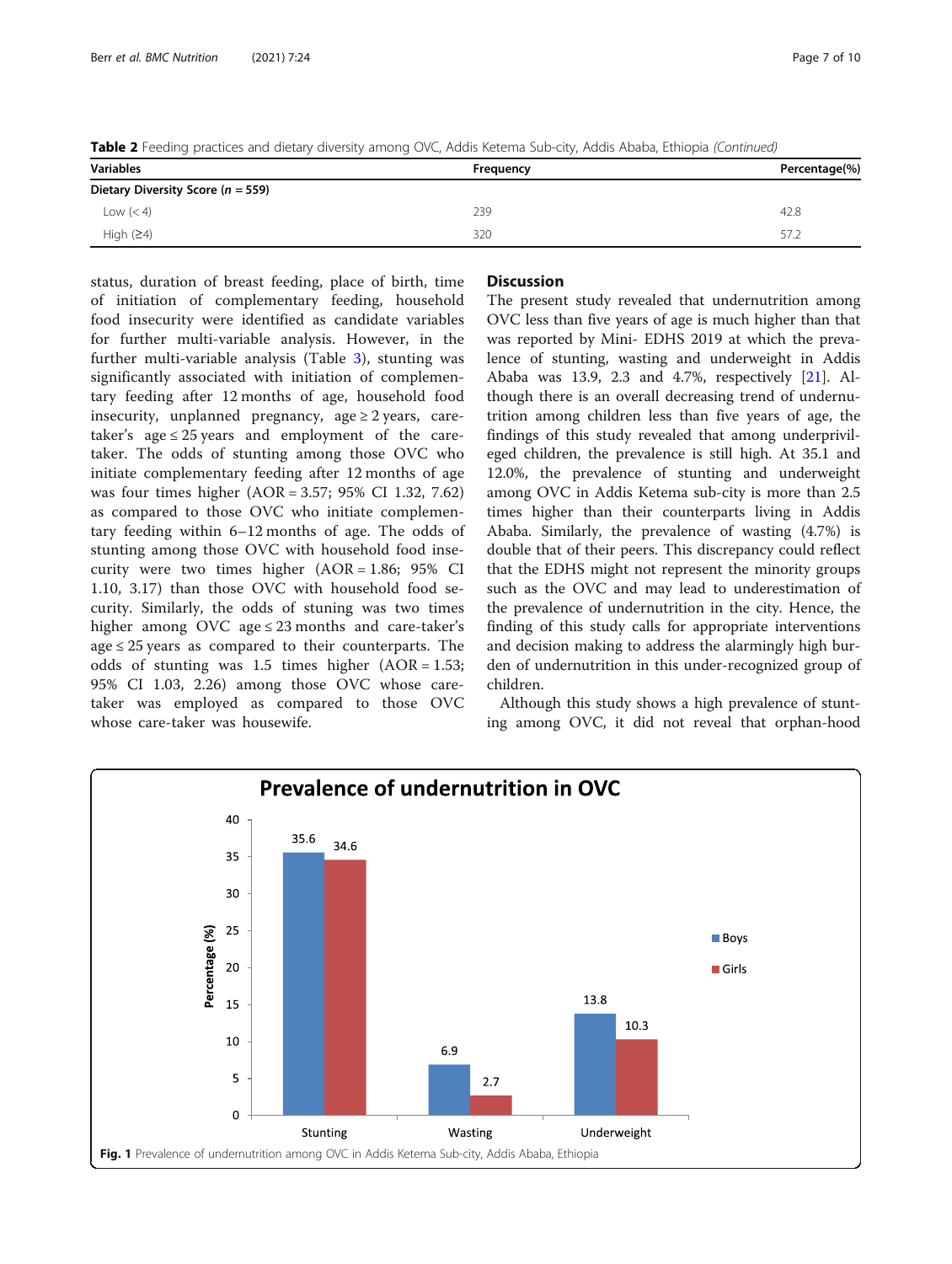<span id="page-7-0"></span>

|  | Table 3 Factors associated with stunting among OVC in Addis Ketema sub-city, Addis Ababa, Ethiopia |  |  |  |  |  |  |
|--|----------------------------------------------------------------------------------------------------|--|--|--|--|--|--|
|  |                                                                                                    |  |  |  |  |  |  |

| <b>Variables</b>                                | <b>Stunting</b> |                    | COR (95% CI)      | AOR (95% CI)          | P<br>value |
|-------------------------------------------------|-----------------|--------------------|-------------------|-----------------------|------------|
|                                                 | Yes<br>N (%)    | <b>No</b><br>N (%) |                   |                       |            |
| Age of the child                                |                 |                    |                   |                       |            |
| $\leq$ 23 months                                | 156 (41.7)      | 62 (31.0)          | 1.00              | 1.00                  |            |
| 24-59 months                                    | 218 (58.3)      | 138 (69.0)         | 1.60(1.12, 2.40)  | 1.82 (1.25, 2.67)     | 0.004      |
| Age of the care-taker                           |                 |                    |                   |                       |            |
| $\leq$ 25 years                                 | 114(30.6)       | 79 (39.3)          | 1.47(1.03, 2.11)  | 1.49 (1.03, 2.16)     | 0.026      |
| $>$ 25 years                                    | 259 (69.4)      | 122(60.7)          | 1.00              | 1.00                  |            |
| Occupation of the care-taker                    |                 |                    |                   |                       |            |
| Housewife                                       | 154 (42.2)      | 62 (31.2)          | 1.00              | 1.00                  |            |
| Employed                                        | 163 (44.7)      | 111 (55.8)         | 1.69 (1.16, 2.48) | 1.53 (1.03, 2.26)     | 0.031      |
| Unemployed                                      | 48 (13.2)       | 26(13.1)           | 1.35 (0.77, 2.36) | 1.35 (0.76, 2.40)     | 0.293      |
| Time of initiation of the complementary feeding |                 |                    |                   |                       |            |
| Birth to 6 months                               | 74 (20.5)       | 29 (14.9)          | 0.70(0.44, 1.12)  | $0.68$ $(0.31, 1.49)$ | 0.353      |
| 6-12 months                                     | 281 (77.8)      | 157 (80.5)         | 1.00              | 1.00                  |            |
| > 12 months<br>6(1.7)                           |                 | 9(4.6)             | 3.69 (1.36, 7.68) | 3.57 (1.32, 7.62)     | 0.003      |
| <b>Planned pregnancy</b>                        |                 |                    |                   |                       |            |
| Yes                                             | 324 (88.5)      | 165 (82.5)         | 1.00              | 1.00                  |            |
| No                                              | 42 (11.5)       | 36 (17.2)          | 1.68 (1.12, 2.86) | 1.87(1.13, 3.42)      | 0.032      |
| Household food insecurity                       |                 |                    |                   |                       |            |
| Secure                                          | 304 (81.9)      | 149(74.1)          | 1.00              | 1.00                  |            |
| Insecure                                        | 67(18.1)        | 52,925.9)          | 1.58 (1.09, 2.45) | 1.86 (1.10, 3.17)     | 0.015      |

itself is significantly associated with stunting in the vulnerable children. Moreover, no significant association has been identified between the type of orphan (double, maternal, paternal) and chronic undernutrition. It should be noted however, that the proportion of orphans (13.4%) was relatively low and a greater percentage of orphans may have produced more results. This is in contrast to a study done in Hawassa and Dilla, Ethiopia, where about a quarter of the participants were orphans. It showed that children whose parents were not alive were more likely to be stunted [\[15,](#page-9-0) [22](#page-9-0)]. Also, a study in Zimbabwe in 2007 revealed that maternal and paternal orphans had statistically significantly heightened risks of stunting [\[10](#page-9-0)]. On the other hand, the results of a study published in Uganda in 2013 showed that there was no statistical difference in the prevalence of chronic undernutrition between orphans (17.0%) and non-orphans (17.2%) and is thus more consistent with the results of this study  $[23]$  $[23]$ . Therefore, this study concludes that while vulnerable children suffer more undernutrition than their care-takers, the lack of a parent is not a contributing factor in the population studied.

Consistent with the study conducted in Gondar, Ethiopia, this study revealed that children older than two years had significantly higher odds of stunting [\[16\]](#page-9-0). This could be

explained by the lower socio-economic status of the caretakers to serve optimal meals for the children once they initiate foods. In the earlier ages, children often get the recommended optimal nutrition from breast feeding [\[2](#page-8-0)].

The strongest association with stunting was found in children in whom complementary feeding was initiated after 12 months of age. This was not demonstrated by other studies. Rather a study done in Hawassa that examined the type of first complementary food, found that children whose first food was porridge were more likely to be stunted as compared to those with milk as their first diet [\[15\]](#page-9-0).

Children from households which were classified as food insecure based on the Household Food Insecurity Access Scale (HFIAS) had nearly doubled odds of being stunted. While the study in Hawassa showed identical trends it was not proven to be statistically significant [\[15\]](#page-9-0). Another study that was conducted in Kenya in 2010 examined household food security among orphans in the capital Nairobi. While orphans were much more vulnerable to food insecurity than non-orphans, orphans did not display a higher proportion of stunting and thus household food insecurity was not a significant determinant of stunting unlike in this study [\[13\]](#page-9-0). This discrepancy might be attributed by the differences in the socio-demographic status between the study participants.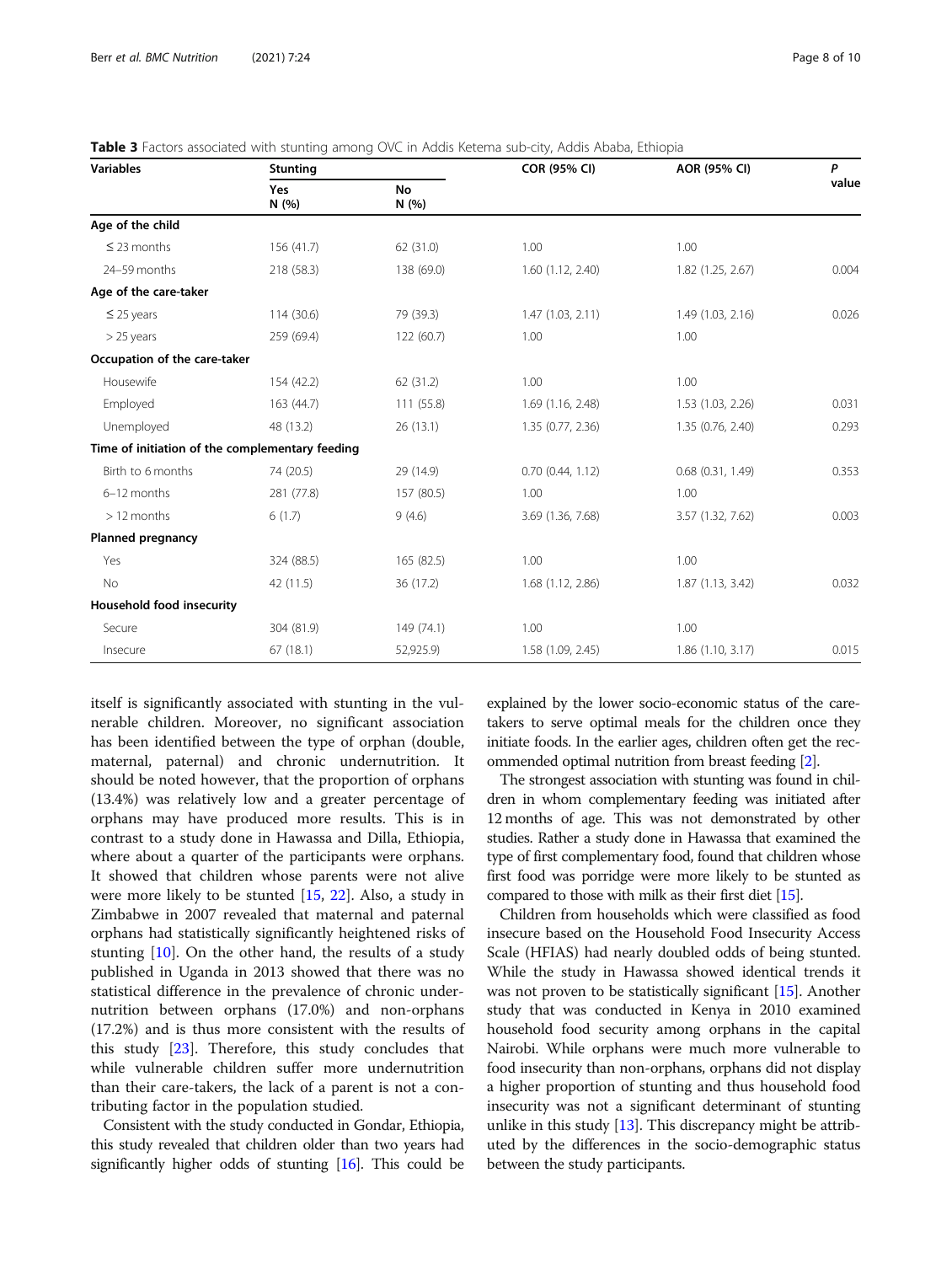<span id="page-8-0"></span>Other interesting findings of this study include that children whose principal caretaker was employed as opposed to being a housewife had higher proportions of stunting, while other studies failed to identify such a relationship between caretaker employment and stunting. One likely explanation may be that children whose caretaker was housewife, had longer durations of breastfeeding. Other associated factors of stunting identified in this study include age of caretaker ≤25 years and unplanned pregnancy. These findings can be explained by the fact that younger care takers might not be interested in child care or may not have adequate knowledge towards child care.

This study is the first study to determine the prevalence of undernutrition among the orphans and vulnerable children in Addis Ababa using a community based design. However, the findings of the study might be affected by the recall and social-desirability bias of the care takers.

### Conclusions

The prevalence of stunting, wasting and underweight among the OVC was found to be significantly higher than their counterparts living in the capital city, Addis Ababa. Most importantly, this study uncovers that the positive health statistics which point towards decreases in under nutrition as evidenced by consecutive EDHS data do not accurately reflect the condition of the many underprivileged children living in the society. The findings of this study underscore the need for special consideration of OVC by policy makers and programmers during their planning for nutritional interventions, budget allocation and preparing different guidelines. Moreover, the community or caretakers of OVC should be educated about the increased possibility of undernutrition among the OVC and they should provide supports needed to address their needs.

#### Abbreviations

AIDS: Acquired Immunodeficiency Syndrome; AOR: Adjusted Odds Ratio; CI: Confidence Interval; EDHS: Ethiopian Demographic Health Survey; ENA: Emergency Nutrition Assessment; ETB: Ethiopian Birr; FANTA: Food and Nutrition Technical Assistance; HFIAS: Household Food Insecurity Access Scale; HIV: Human Immunodeficiency Virus; MUAC: Mid-Upper Arm Circumference; OVC: Orphans and Vulnerable Child; UNICEF: United Nations Children's Fund; USAID: United States Agency for International Development; WHO: World Health Organization

#### Supplementary Information

The online version contains supplementary material available at [https://doi.](https://doi.org/10.1186/s40795-021-00431-5) [org/10.1186/s40795-021-00431-5.](https://doi.org/10.1186/s40795-021-00431-5)

#### Additional file 1. Questionnaire.

Additional file 2. Table: Associated factors of stunting among OVC, Addis Ketema Subcity, AA, 2019.

#### Acknowledgements

The study was supported by Myungsung Medical College, Myungsung Christian Medical Center, UNICEF and MSF-Spain. The assistance of the Women and Children's Affairs Office of Addis Ketema Subcity Administration

was of utmost importance for the successful conduction of the data collection. Last but not least, gratitude goes out to all the families who participated in this study for their willingness and cooperation.

#### Authors' contributions

NB, YN and ND made substantial contributions to conception and design, acquisition of data, analysis and interpretation of data; took part in drafting the article or revising it critically for important intellectual content; agreed to submit to the current journal; gave final approval of the version to be published; and agree to be accountable for all aspects of the work.

#### Funding

Funding of this study was obtained from Myungsung Medical College. The funder had no role in the design, conduct, analysis and interpretation of this study.

#### Availability of data and materials

Data is available upon reasonable request from the corresponding author.

#### **Declarations**

#### Ethics approval and consent to participate

Ethical clearance was obtained from the Institutional Review Board (IRB) of Myungsung Medical College. The participants were informed about the objective of the study and written informed consent was gained from the caretakers.

#### Consent for publication

Not applicable.

#### Competing interests

The authors declare that they have no competing interests.

#### Author details

<sup>1</sup>Department of Medicine, Myungsung Medical College/Myungsung Christian Medical Center, Addis Ababa, Ethiopia. <sup>2</sup>Department of Public Health Myungsung Medical College/Myungsung Christian Medical Center, P.O.Box 14972, Addis Ababa, Ethiopia.

#### Received: 20 January 2021 Accepted: 9 April 2021 Published online: 26 April 2021

#### References

- 1. Wakhweya A, Dirks R, Yeboah K. Children thrive in families: Family centered models of care and support for orphans and other vulnerable children affected by HIV and AIDS. AIDS JLICA. [http://wwwdocs.hsrc.ac.za/uploads/pa](http://wwwdocs.hsrc.ac.za/uploads/pageContent/1276/Familycenteredmodelsofcareandsupportfororphansandothervulnerablechildren.pdf) [geContent/1276/Familycenteredmodelsofcareandsupportfororphansa](http://wwwdocs.hsrc.ac.za/uploads/pageContent/1276/Familycenteredmodelsofcareandsupportfororphansandothervulnerablechildren.pdf) [ndothervulnerablechildren.pdf.](http://wwwdocs.hsrc.ac.za/uploads/pageContent/1276/Familycenteredmodelsofcareandsupportfororphansandothervulnerablechildren.pdf) Accessed 31 Aug 2008.
- 2. Rivers J, Silvestre E, Mason J. Nutritional and food security status of orphans and vulnerable children: report of a research project supported by UNICEF, IFPRI, and WFP. International Food Policy Research Institute from [http://](http://www.ifpri.org/themes/HIV/hivpubs.asp) [www.ifpri.org/themes/HIV/hivpubs.asp](http://www.ifpri.org/themes/HIV/hivpubs.asp). 2004.
- 3. Mishra VK, Bignami-Van AS. Orphans and vulnerable children in high HIV-prevalence countries in sub-Sahara Africa: Marco International incorporated; 2008.
- 4. Aslam A, Grojec A, Little C, Maloney T, Tamagni J. The State of the World's Children 2014 in Numbers: Every Child Counts. In: Revealing Disparities, Advancing Children's Rights: ERIC; 2014.
- Ruducha J, Mann C, Singh NS, Gemebo TD, Tessema NS, Baschieri A, et al. How Ethiopia achieved millennium development goal 4 through multisectoral interventions: a countdown to 2015 case study. Lancet Glob Health. 2017;5(11):e1142–e51. [https://doi.org/10.1016/S2214-109X\(1](https://doi.org/10.1016/S2214-109X(17)30331-5) [7\)30331-5](https://doi.org/10.1016/S2214-109X(17)30331-5).
- 6. Ki-Moon B. The millennium development goals report 2013: United Nations Pubns; 2013.
- 7. Agency CS. Ethiopian demographic and health survey. Addis Ababa: Ethiopia; 2016.
- 8. FMoH E. Health Sector Transformation Plan. HSTP 2015/16–2019/20. 2015.
- 9. Andrews G, Skinner D, Zuma K. Epidemiology of health and vulnerability among children orphaned and made vulnerable by HIV/AIDS in sub-